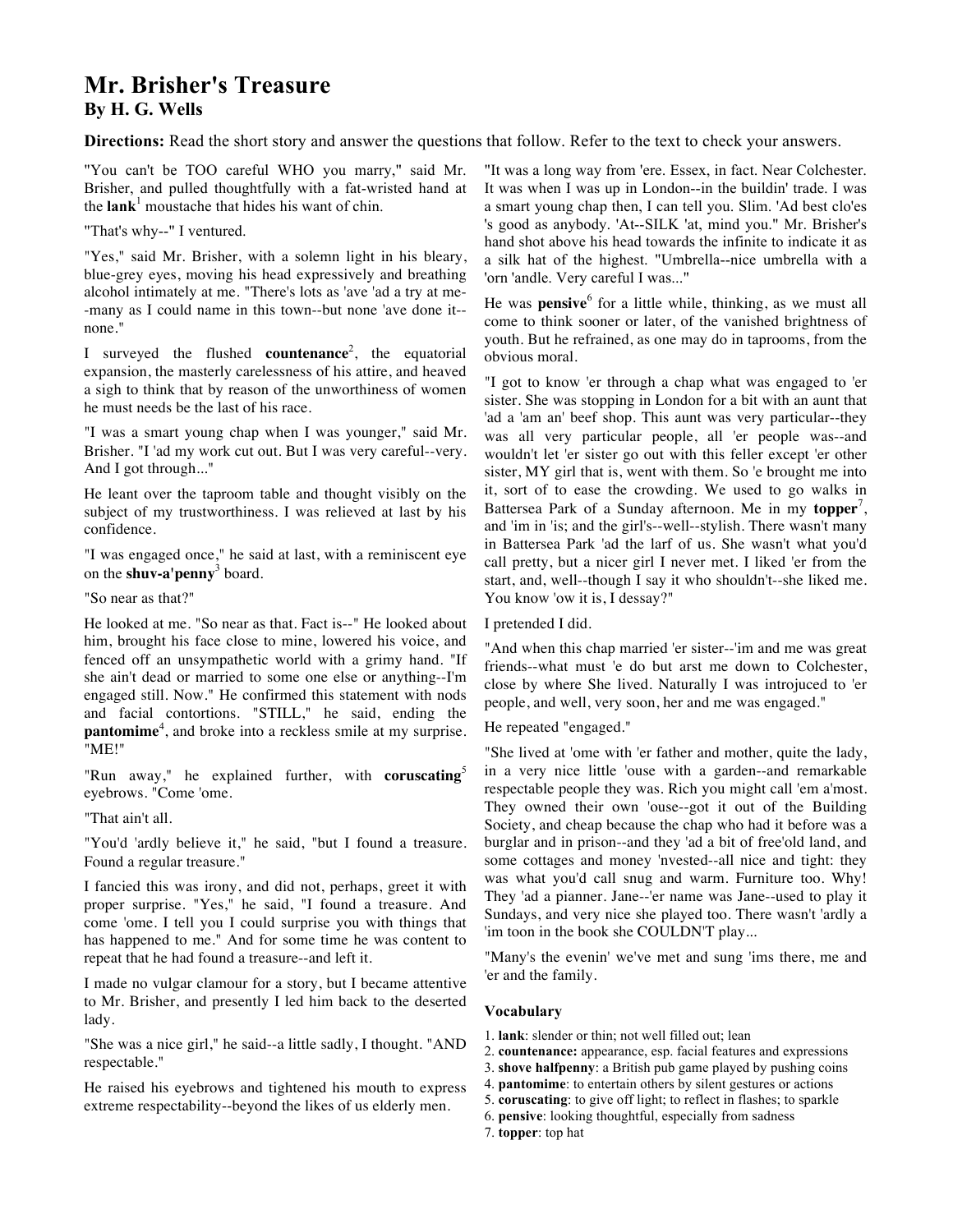"'Er father was quite a leadin' man in chapel. You should ha' seen him Sundays, interruptin' the minister and givin' out 'ims. He had gold spectacles, I remember, and used to look over 'em at you while he sang hearty--he was always great on singing 'earty to the Lord--and when HE got out o' toon 'arf the people went after 'im--always. 'E was that sort of man. And to walk be'ind 'im in 'is nice black clo'es--'is 'at was a **brimmer**<sup>8</sup> --made one regular proud to be engaged to such a father-in-law. And when the summer came I went down there and stopped a **fortnight**<sup>9</sup>.

"Now, you know there was a sort of Itch," said Mr. Brisher. "We wanted to marry, me and Jane did, and get things settled. But 'E said I 'ad to get a proper position first. Consequently there was a Itch. Consequently, when I went down there, I was anxious to show that I was a good useful sort of chap like. Show I could do pretty nearly everything like. See?"

I made a sympathetic noise.

"And down at the bottom of their garden was a bit of wild part like. So I says to 'im, 'Why don't you 'ave a **rockery**<sup>10</sup> 'ere?' I says. 'It 'ud look nice.'

"'Too much expense,' he says.

"'Not a penny,' says I. 'I'm a dab<sup>11</sup> at rockeries. Lemme make you one.' You see, I'd 'elped my brother make a rockery in the beer garden be'ind 'is tap, so I knew 'ow to do it to rights. 'Lemme make you one,' I says. 'It's 'olidays, but I'm that sort of chap, I 'ate doing nothing,' I says. 'I'll make you one to rights.' And the long and the short of it was, he said I might.

"And that's 'ow I come on the treasure."

"What treasure?" I asked.

"Why!" said Mr. Brisher, "the treasure I'm telling you about, what's the reason why I never married."

"What!--a treasure--dug up?"

"Yes--buried wealth--treasure trove. Come out of the ground. What I kept on saying--regular treasure..." He looked at me with unusual disrespect.

"It wasn't more than a foot deep, not the top of it," he said. "I'd 'ardly got thirsty like, before I come on the corner."

"Go on," I said. "I didn't understand."

"Why! Directly I 'it the box I knew it was treasure. A sort of instinct told me. Something seemed to shout inside of me-- 'Now's your chance--lie low.' It's lucky I knew the **laws of treasure trove**<sup>12</sup> or I'd 'ave been shoutin' there and then. I daresay you know--"

"**Crown**<sup>13</sup> bags it," I said, "all but one per cent. Go on. It's a shame. What did you do?"

"Uncovered the top of the box. There wasn't anybody in the garden or about like. Jane was 'elping 'er mother do the 'ouse. I WAS excited--I tell you. I tried the lock and then gave a whack at the hinges. Open it came. Silver coins--full! Shining. It made me tremble to see 'em. And jest then--I'm blessed if the **dustman**<sup>14</sup> didn't come round the back of the 'ouse. It pretty nearly gave me 'eart disease to think what a fool I was to 'ave that money showing. And directly after I 'eard the chap next door--'e was **'olidaying**<sup>15</sup> , too--I 'eard him watering 'is beans. If only 'e'd looked over the fence!"

"What did you do?"

"Kicked the lid on again and covered it up like a shot, and went on digging about a yard away from it--like mad. And my face, so to speak, was laughing on its own account till I had it hid. I tell you I was regular scared like at my luck. I jest thought that it 'ad to be kep' close and that was all. 'Treasure,' I kep' whisperin' to myself, 'Treasure' and ''undreds of pounds, 'undreds, 'undreds of pounds.' Whispering to myself like, and digging like blazes. It seemed to me the box was regular sticking out and showing, like your legs do under the sheets in bed, and I went and put all the earth I'd got out of my 'ole for the rockery slap on top of it. I WAS in a sweat. And in the midst of it all out toddles 'er father. He didn't say anything to me, jest stood behind me and stared, but Jane tole me afterwards when he went indoors, 'e says, 'That there **jackanapes**<sup>16</sup> of yours, Jane'--he always called me a jackanapes some'ow--'knows 'ow to put 'is back into it after all.' Seemed quite impressed by it, 'e did."

"How long was the box?" I asked, suddenly.

"'Ow long?" said Mr. Brisher.

"Yes--in length?"

"Oh! 'bout so-by-so." Mr. Brisher indicated a moderate-sized trunk.

"FULL?" said I.

"Full up of silver coins--**'arf-crowns**<sup>17</sup> , I believe."

"Why!" I cried, "that would mean--hundreds of **pounds**<sup>18</sup>."

"Thousands," said Mr. Brisher, in a sort of sad calm. "I calc'lated it out."

"But how did they get there?"

"All I know is what I found. What I thought at the time was this. The chap who'd owned the 'ouse before 'er father 'd been a regular slap-up burglar. What you'd call a 'igh-class criminal. Used to drive 'is trap--like Peace did." Mr. Brisher meditated on the difficulties of narration and embarked on a complicated **parenthesis**<sup>19</sup> . "I don't know if I told you it'd been a burglar's 'ouse before it was my girl's father's, and I knew 'e'd robbed a mail train once, I did know that. It seemed to me--"

"That's very likely," I said. "But what did you do?"

- 8. **brimmer**: a hat with a brim
- 9. **fortnight:** fourteen nights (two-weeks)
- 10. **rockery**: a section of a garden made from decorative rocks
- 11. **dab**: one skillful or proficient; an expert; an adept
- 12. **laws of treasure trove**: under UK law, found treasure belongs to the government
- 13. **Crown**: a metonymy (part representing the whole) for the UK government
- 14. **dustman**: garbage man; waste-collector
- 15. **holidaying**: taking a vacation from work
- 16. **jackanapes**: a mischievous person; a monkey on a leash
- 17. **half-crown**: heavy silver coin weighing about half of an ounce
- 18. **pound**: the basic monetary unit of the UK, equal to 100 pence
- 19. **parenthesis**: a digression; the use of such digressions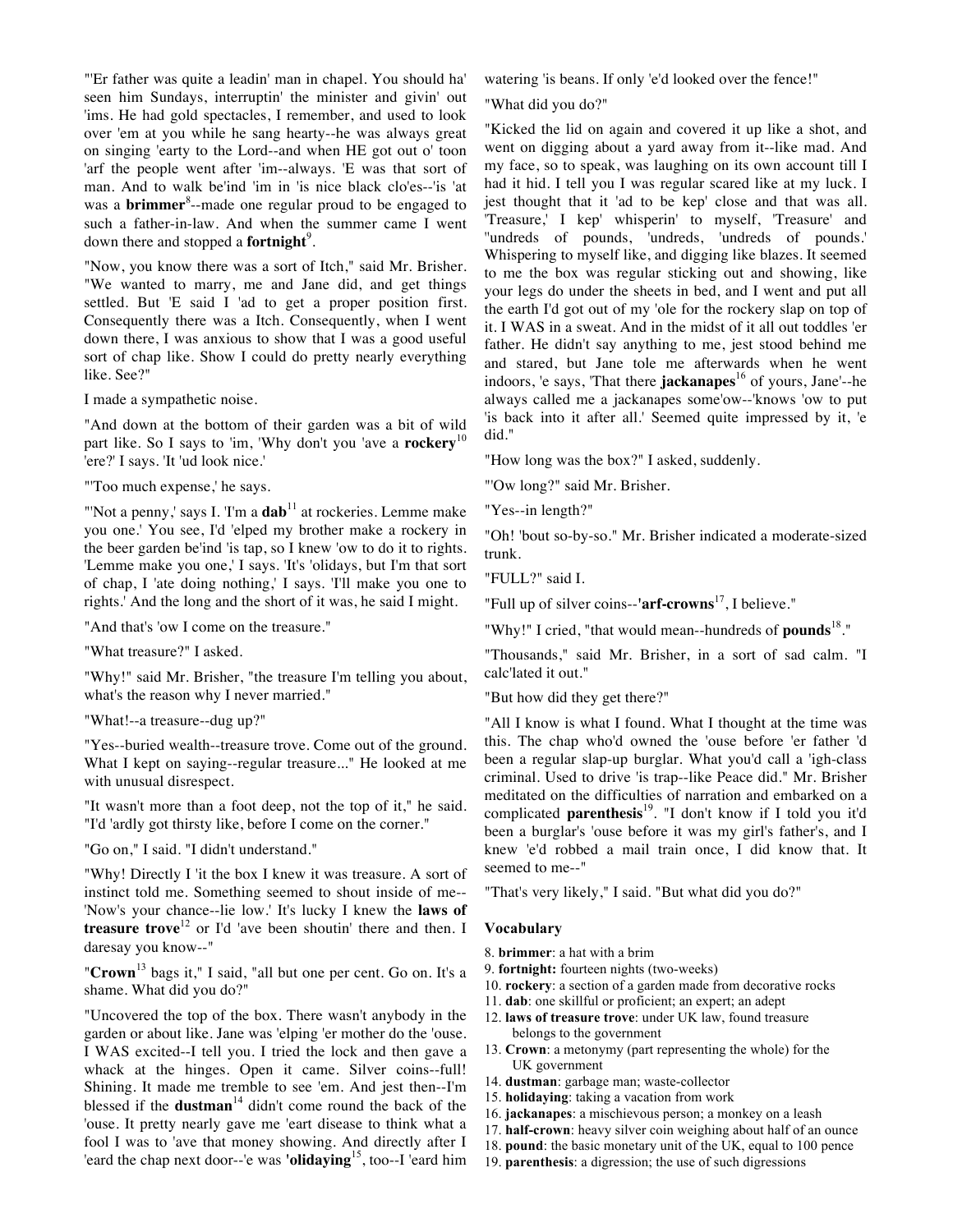"Sweated," said Mr. Brisher. "Regular run orf me. All that morning," said Mr. Brisher, "I was at it, pretending to make that rockery and wondering what I should do. I'd 'ave told 'er father p'r'aps, only I was doubtful of 'is honesty--I was afraid he might rob me of it like, and give it up to the authorities- and besides, considering I was marrying into the family, I thought it would be nicer like if it came through me. Put me on a better footing, so to speak. Well, I 'ad three days before me left of my 'olidays, so there wasn't no hurry, so I covered it up and went on digging, and tried to puzzle out 'ow I was to make sure of it. Only I couldn't.

"I thought," said Mr. Brisher, "AND I thought. Once I got regular doubtful whether I'd seen it or not, and went down to it and 'ad it uncovered again, just as her ma came out to 'ang up a bit of washin' she'd done. Jumps again! Afterwards I was just thinking I'd 'ave another go at it, when Jane comes to tell me dinner was ready. 'You'll want it,' she said, 'seeing all the 'ole you've dug.'

"I was in a regular daze all dinner, wondering whether that chap next door wasn't over the fence and filling 'is pockets. But in the afternoon I got easier in my mind--it seemed to me it must 'ave been there so long it was pretty sure to stop a bit longer--and I tried to get up a bit of a discussion to dror out the old man and see what 'E thought of treasure trove."

Mr. Brisher paused, and affected amusement at the memory.

"The old man was a scorcher," he said; "a regular scorcher."

"What!" said I; "did he--?"

"It was like this," explained Mr. Brisher, laying a friendly hand on my arm and breathing into my face to calm me. "Just to dror 'im out, I told a story of a chap I said I knew- pretendin', you know--who'd found a **sovring**<sup>20</sup> in a novercoat 'e'd borrowed. I said 'e stuck to it, but I said I wasn't sure whether that was right or not. And then the old man began. Lor'! 'e DID let me 'ave it!" Mr. Brisher affected an insincere amusement. "'E said that was the sort of friend 'e'd naturally expect me to 'ave. Said 'e'd naturally expect that from the friend of a out-of-work loafer who took up with daughters who didn't belong to 'im. There! I couldn't tell you 'ARF 'e said. 'E went on most outrageous. I stood up to 'im about it, just to dror 'im out. 'Wouldn't you stick to a '**arfsov**' 21 , not if you found it in the street?' I says. 'Certainly not,' 'e says; 'certainly I wouldn't.' 'What! not if you found it as a sort of treasure?' 'Young man,' 'e says, 'there's **'i'er 'thority**<sup>22</sup> than mine--Render unto Caesar'--what is it? Yes. Well, he fetched up that. A rare 'and at 'itting you over the 'ed with the Bible, was the old man. And so he went on. 'E got to such Snacks<sup>23</sup> about me at last I couldn't stand it. I'd promised Jane not to answer 'im back, but it got a bit TOO thick. I--I give it 'im..."

Mr. Brisher, by means of **enigmatical**<sup>24</sup> facework, tried to make me think he had had the best of that argument, but I knew better.

"I went out in a 'uff at last. But not before I was pretty sure I 'ad to lift that treasure by myself. The only thing that kep' me up was thinking 'ow I'd take it out of 'im when I 'ad the cash."

There was a lengthy pause.

"Now, you'd 'ardly believe it, but all them three days I never 'ad a chance at the blessed treasure, never got out not even a 'arf-crown. There was always somethink--always.

"'Stonishing thing it isn't thought of more," said Mr. Brisher. "Finding treasure's no great shakes. It's gettin' it. I don't suppose I slep' a wink any of those nights, thinking where I was to take it, what I was to do with it, 'ow I was to explain it. It made me regular ill. And days I was that dull, it made Jane regular 'uffy. 'You ain't the same chap you was in London,' she says, several times. I tried to lay it on 'er father and 'is Snacks, but bless you, she knew better. What must she 'ave but that I'd got another girl on my mind! Said I wasn't True. Well, we had a bit of a row. But I was that set on the Treasure, I didn't seem to mind a bit anything she said.

"Well, at last I got a sort of plan. I was always a bit good at planning, though carrying out isn't so much in my line. I thought it all out and settled on a plan. First, I was going to take all my pockets full of these 'ere 'arf-crowns--see?--and afterwards as I shall tell.

"Well, I got to that state I couldn't think of getting at the Treasure again in the daytime, so I waited until the night before I had to go, and then, when everything was still, up I gets and slips down to the back door, meaning to get my pockets full. What must I do in the scullery but fall over a pail! Up gets 'er father with a gun--'e was a light sleeper was 'er father, and very suspicious and there was me: 'ad to explain I'd come down to the pump for a drink because my water-bottle was bad. 'E didn't let me off a Snack or two over that bit, you lay a bob."

"And you mean to say--" I began.

"Wait a bit," said Mr. Brisher. "I say, I'd made my plan. That put the kybosh<sup>25</sup> on one bit, but it didn't 'urt the general scheme not a bit. I went and I finished that rockery next day, as though there wasn't a Snack in the world; cemented over the stones, I did, dabbed it green and everythink. I put a dab of green just to show where the box was. They all came and looked at it, and say 'ow nice it was--even 'e was a bit softer like to see it, and all he said was, 'It's a pity you can't always work like that, then you might get something definite to do,' he says.

"'Yes,' I says--I couldn't 'elp it--'I put a lot in that rockery,' I says, like that. See? 'I put a lot in that rockery'--meaning--"

"I see," said I--for Mr. Brisher is apt to overelaborate his jokes.

"'*E* didn't," said Mr. Brisher. "Not then, anyhow.

"Ar'ever--after all that was over, off I set for London... Orf I set for London."

Pause.

- 20. **sovereign**: a gold coin minted in the United Kingdom
- 21. **half sovereign:** a gold coin minted in the United Kingdom that is half the weight of a sovereign (approximately .28 oz. )
- 22. **higher authority**: Mr. Brishner speaks with a thick accent
- 23. **Snacks**: slang for insults
- 24. **enigma**: something or someone puzzling or mysterious
- 25. **put the kybosh**: an idiom meaning to halt, stop, or squelch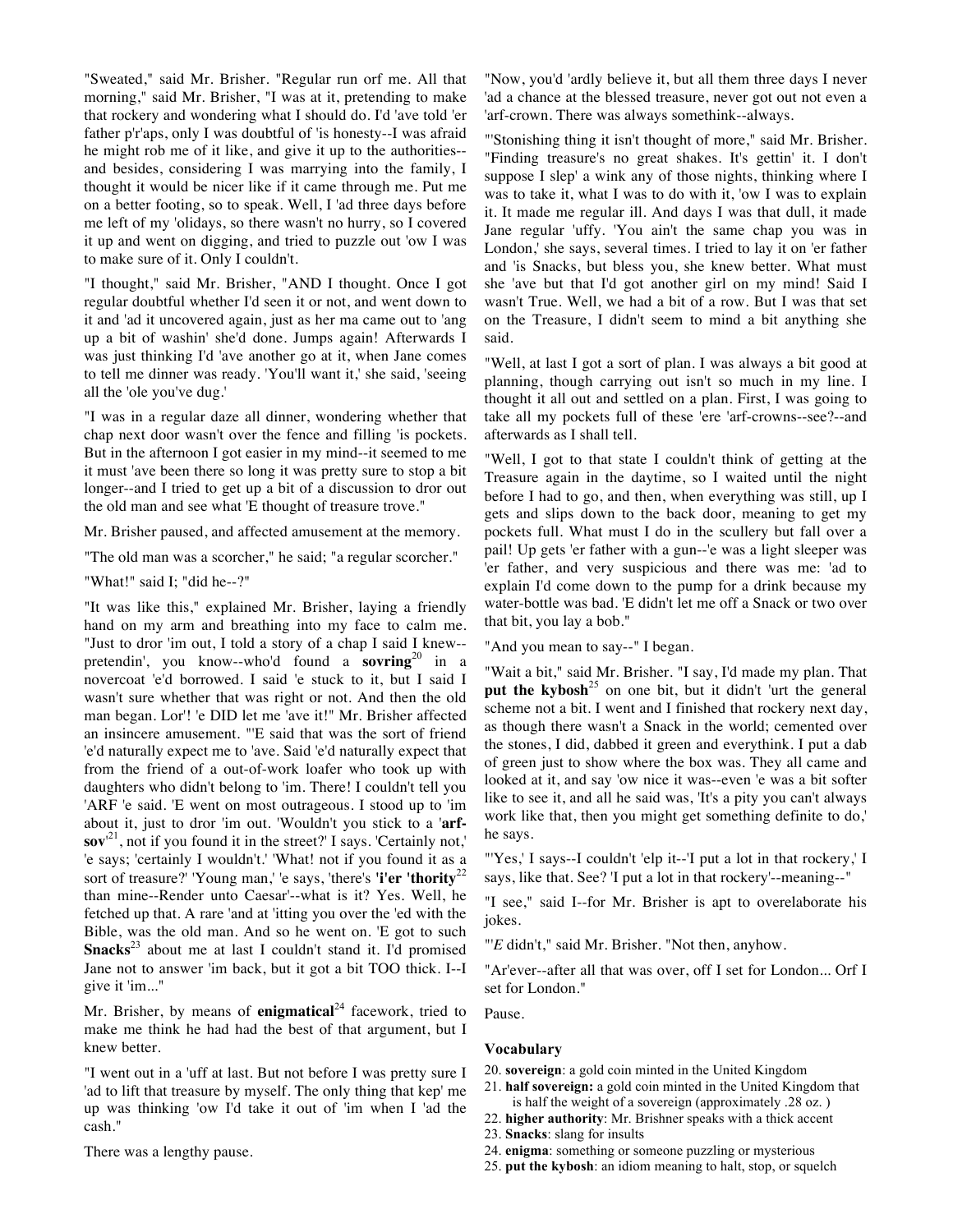"On'y I wasn't going to no London," said Mr. Brisher, with sudden animation, and thrusting his face into mine. "**No fear**<sup>26</sup> ! What do YOU think?

"I didn't go no further than Colchester--not a yard.

"I'd left the spade just where I could find it. I'd got everything planned and right. I 'ired a little **trap**<sup>27</sup> in Colchester, and pretended I wanted to go to **Ipswich**<sup>28</sup> and stop the night, and come back next day, and the chap I 'ired it from made me leave two sovrings on it right away, and off I set.

"I didn't go to no Ipswich neither.

"Midnight the 'orse and trap was 'itched by the little road that ran by the cottage where 'e lived--not sixty yards off, it wasn't--and I was at it like a good 'un. It was jest the night for such games--overcast--but a trifle too 'ot, and all round the sky there was summer lightning and presently a thunderstorm. Down it came. First big drops in a sort of fizzle, then 'ail. I kep'on. I whacked at it--I didn't dream the old man would 'ear. I didn't even trouble to go quiet with the spade, and the thunder and lightning and 'ail seemed to excite me like. I shouldn't wonder if I was singing. I got so 'ard at it I clean forgot the thunder and the 'orse and trap. I precious soon got the box showing, and started to lift it..."

"Heavy?" I said.

"I couldn't no more lift it than fly. I WAS sick. I'd never thought of that I got regular wild--I tell you, I cursed. I got sort of outrageous. I didn't think of dividing it like for the minute, and even then I couldn't 'ave took money about loose in a trap. I hoisted one end sort of wild like, and over the whole show went with a tremenjous noise. Perfeck smash of silver. And then right on the heels of that, Flash! Lightning like the day! and there was the back door open and the old man coming down the garden with 'is blooming old gun. He wasn't not a 'undred yards away!

"I tell you I was that upset--I didn't think what I was doing. I never stopped-not even to fill my pockets. I went over the fence like a shot, and ran like one o'clock for the trap, cussing and swearing as I went. I WAS in a state...

"And will you believe me, when I got to the place where I'd left the 'orse and trap, they'd gone. Orf! When I saw that I 'adn't a cuss left for it. I jest danced on the grass, and when I'd danced enough I started off to London... I was done."

Mr. Brisher was pensive for an **interval**<sup>29</sup>. "I was done," he repeated, very bitterly.

"Well?" I said.

"That's all," said Mr. Brisher.

"You didn't go back?"

"No fear. I'd 'ad enough of THAT blooming treasure, any'ow for a bit. Besides, I didn't know what was done to chaps who tried to **collar**<sup>30</sup> a treasure trove. I started off for London there and then..."

"And you never went back?"

"Never."

"But about Jane? Did you write?"

"Three times, fishing like. And no answer. We'd parted in a bit of a 'uff on account of 'er being jealous. So that I couldn't make out for certain what it meant.

"I didn't know what to do. I didn't even know whether the old man knew it was me. I sort of kep' an eye open on papers to see when he'd give up that treasure to the Crown, as I hadn't a doubt 'e would, considering 'ow respectable he'd always been."

"And did he?"

Mr. Brisher pursed his mouth and moved his head slowly from side to side. "Not 'IM," he said.

"Jane was a nice girl," he said, "a thorough nice girl mind you, if jealous, and there's no knowing I mightn't 'ave gone back to 'er after a bit. I thought if he didn't give up the treasure I might 'ave a sort of 'old on 'im... Well, one day I looks as usual under Colchester--and there I saw 'is name. What for, d'yer think?"

I could not guess.

Mr. Brisher's voice sank to a whisper, and once more he spoke behind his hand. His manner was suddenly **suffused**<sup>31</sup> with a positive joy. "Issuing counterfeit coins," he said. "Counterfeit coins!"

"You don't mean to say--?"

"Yes-It. Bad. Quite a long case they made of it. But they got 'im, though he dodged tremenjous. Traced 'is 'aving passed, oh!--nearly a dozen bad 'arf-crowns."

"And you didn't--?"

"No fear. And it didn't do 'IM much good to say it was treasure trove."

- 26. **No fear**: an expression similar to *I'm afraid not*.
- 27. **trap:** a light two-wheeled carriage with springs
- 28. **Ipswich**: the county town of Suffolk, England
- 29. **interval**: a period of time
- 30. **collar**: to seize; to take
- 31. **suffuse**: to spread through or over something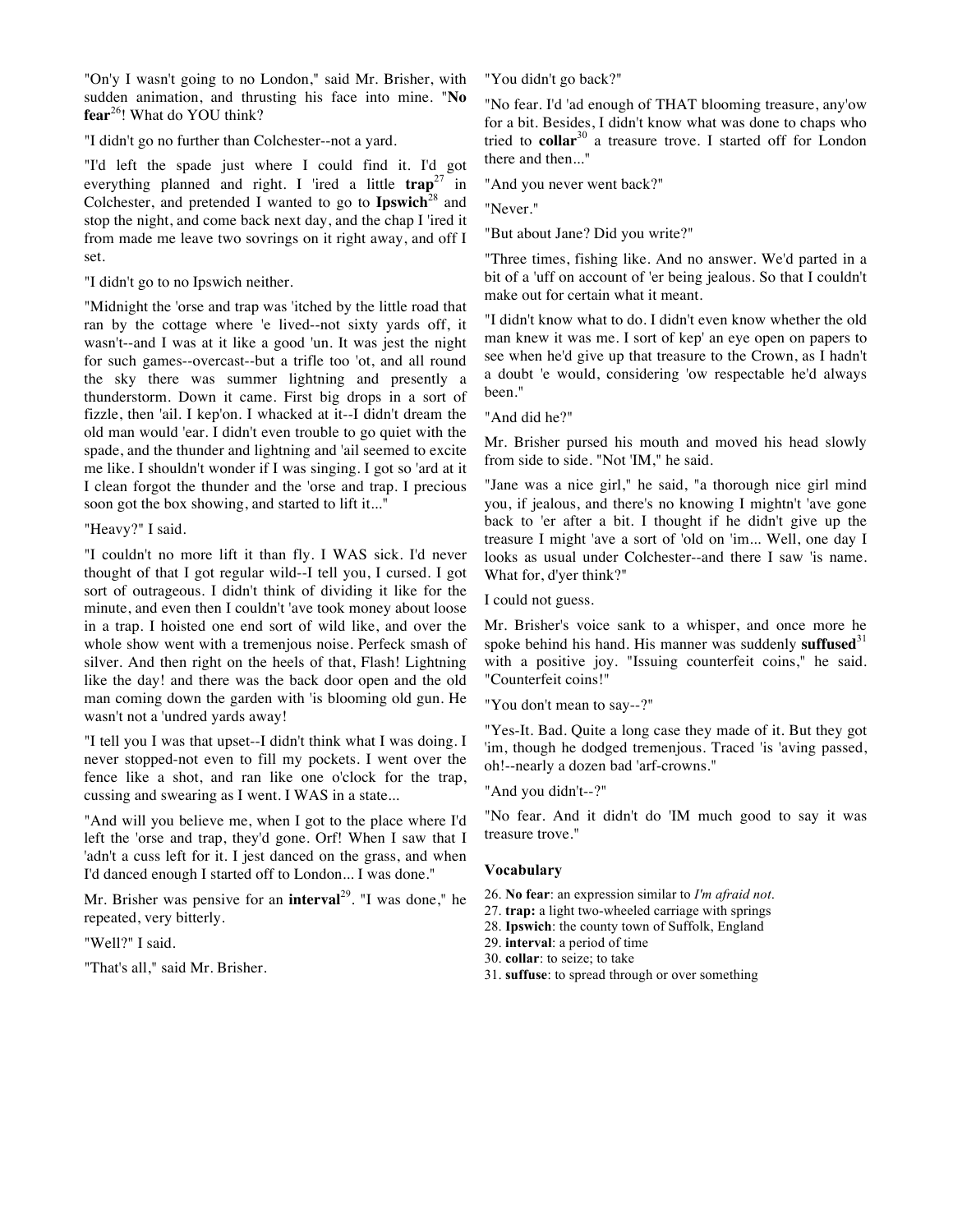#### Name:

# **Mr. Brisher's Treasure | Reading Quiz**

1. Which best express the narrator's motivation in the following sentence from the fourth paragraph?

"*[I] heaved a sigh to think that by reason of the unworthiness of women he must needs be the last of his race.*"

- a. He is joking because Mr. Brishner is fat and slovenly.
- b. He is jealous because Mr. Brishner is handsome and dashing.
- c. He is relieved since Mr. Brishner is finally going to give him marriage advice.
- d. He is frustrated because women are unworthy of the gentlemanly Mr. Brishner.
- 2. Which of the following statements about Mr. Brishner is **false**?
- a. He wore nice clothes when he was younger. b. He met his fiancé on a double date.
- c. He has low self-esteem. d. He speaks in a thick dialect.
- -
- 3. What did Jane's father require of Mr. Brishner before he would consent to their marriage?
- 
- a. Mr. Brishner had to get a decent job. b. Mr. Brishner had to break up with his other girlfriend.
- c. Mr. Brishner had to help him in his garden. d. Mr. Brishner had to go to a church service with him.
- 4. Which is **NOT** a reason why Mr. Brishner keeps the secret of the treasure to himself?
- a. He wants it to look like he got it legitimately to impress Jane's father.
- b. He thinks that Jane's father will tell the authorities.
- c. Under UK law the treasure belongs to the government.
- d. He is greedy and doesn't want Jane or her father to have any.
- 5. Which best explains how the treasure got into the garden based on details from the text?
- a. Jane's father hid the treasure in the garden to test Mr. Brishner.
- b. The previous resident was a crook who buried it there.
- c. Jane's house was a pirates' den hundreds of years ago.
- d. Mr. Brishner stashed it there because the police were looking for him.
- 6. Mr. Brishner has a hard time getting the treasure for all of these reasons **EXCEPT** which?
- a. The chest is chained and locked. b. Too many people are around the garden.
- c. He wants to keep the treasure a secret. d. He spends most of his time with Jane or her family.
- 7. Which best explains why the author chose to have a character tell the story to the narrator?
- a. It immediately makes Mr. Brishner's story much more believable.
- b. It is simpler to write a story like this than to have Mr. Brishner speak directly to the reader.
- c. It makes the story more challenging to understand.
- d. It allows the narrator to poke fun at the storyteller.
- 8. Which is the correct sequence of events?
- a. Mr. Brishner lies about going to London; Mr. Brishner finds the treasure; Mr. Brishner's buggy disappears.
- b. Mr. Brishner's buggy disappears; Mr. Brishner and Jane's father argue; Jane's father gets arrested.
- c. Mr. Brishner and Jane's father argue; Mr. Brishner lies about going to London; Jane's father gets arrested.
- d. Mr. Brishner finds the treasure; Jane's father gets arrested; Mr. Brishner digs up the treasure in the rain.
- 9. Which is **NOT** a consequence of Mr. Brishner having found the treasure?
- 
- a. Mr. Brishner behaves differently toward Jane. b. Mr. Brishner cheats on Jane with another woman.
- c. Mr. Brishner and Jane do not get married. d. Jane argues with Mr. Brishner for being distant.